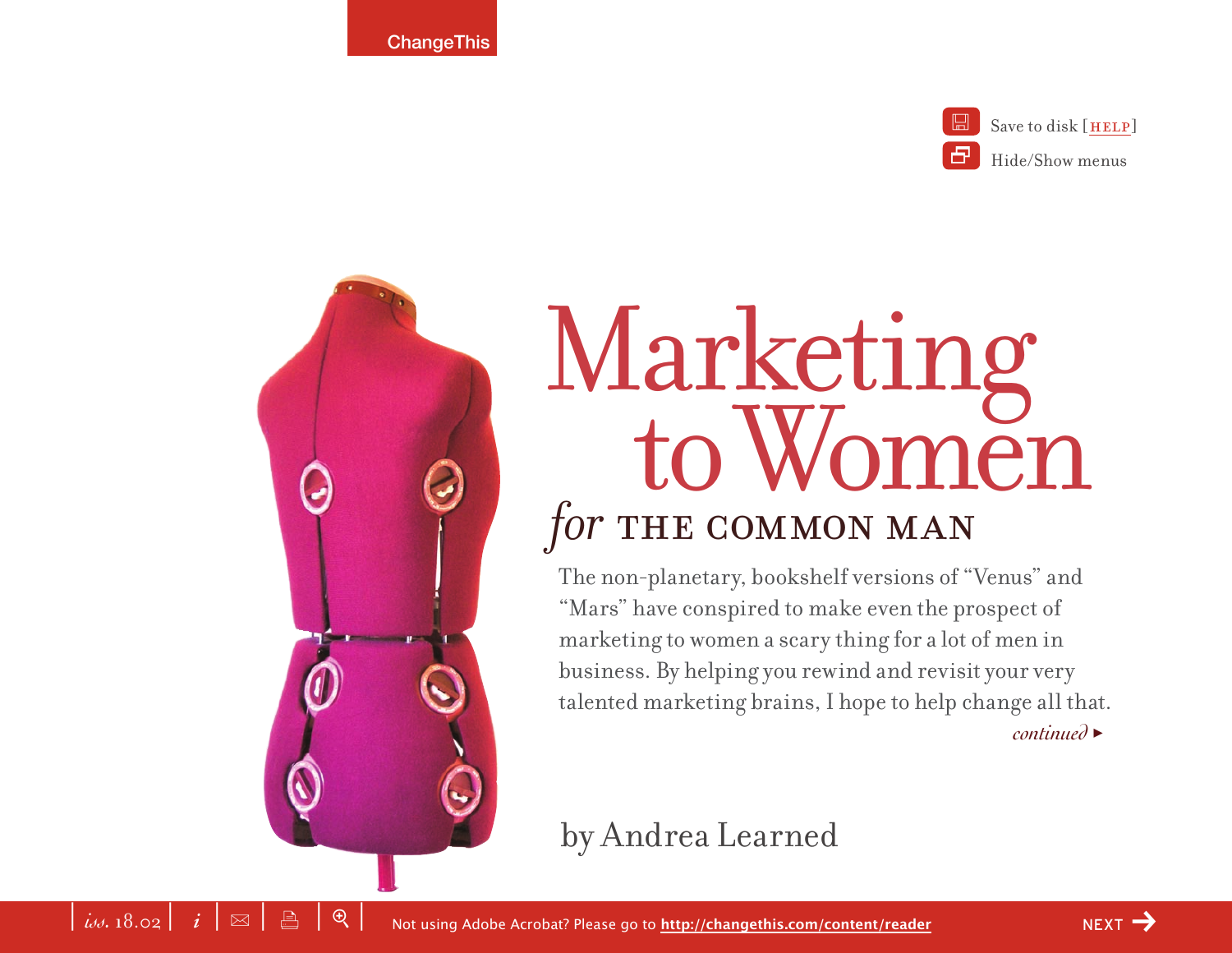Venus and Mars are not in this galaxy. Rather, what we've got here are a lot of amazingly economically powerful women looking for products and services that meet their criteria. In fact, studies show that women buy *or influence* the purchase of 80% of all consumer goods in the U.S. Women today are, and likely have been for many years, buying riding lawnmowers, consumer electronics and boats, for example. They make 80% of the home buying decisions in the \$180 – \$500K price range according to a recent David Power Homes study, and they are likely to play a significant role in a lot of other big ticket purchases (like autos), in addition to the usual purchases of apparel, groceries and so on. Just because women aren't directly involved in a particular consumer transaction doesn't mean they aren't strongly behind the buying decision.

So get out of the orbit where women are confusing and men just don't understand. The women you'd like to reach are your wives, daughters, mothers and friends; and the common man actually can learn to serve them better.

# **Two for One**

Here's the deal: Focusing on male consumers, as has been the traditional approach, will deliver a customer experience that is not likely to be up to par with women. So  $-$  your effortto-sale ratio is just a direct one-to-one.

That's fine, and it has been pretty successful for you so far, but consider the results when you focus on women's ways of buying:

Serving women well can really become a two (or more) for one venture! All the effort you put into learning about your customers will be more likely to give you a lot more bang for your buck. When you see your brand through a woman's lens, and make changes to serve them better, you will be more likely to create a great experience *for all* customers. Plus, women are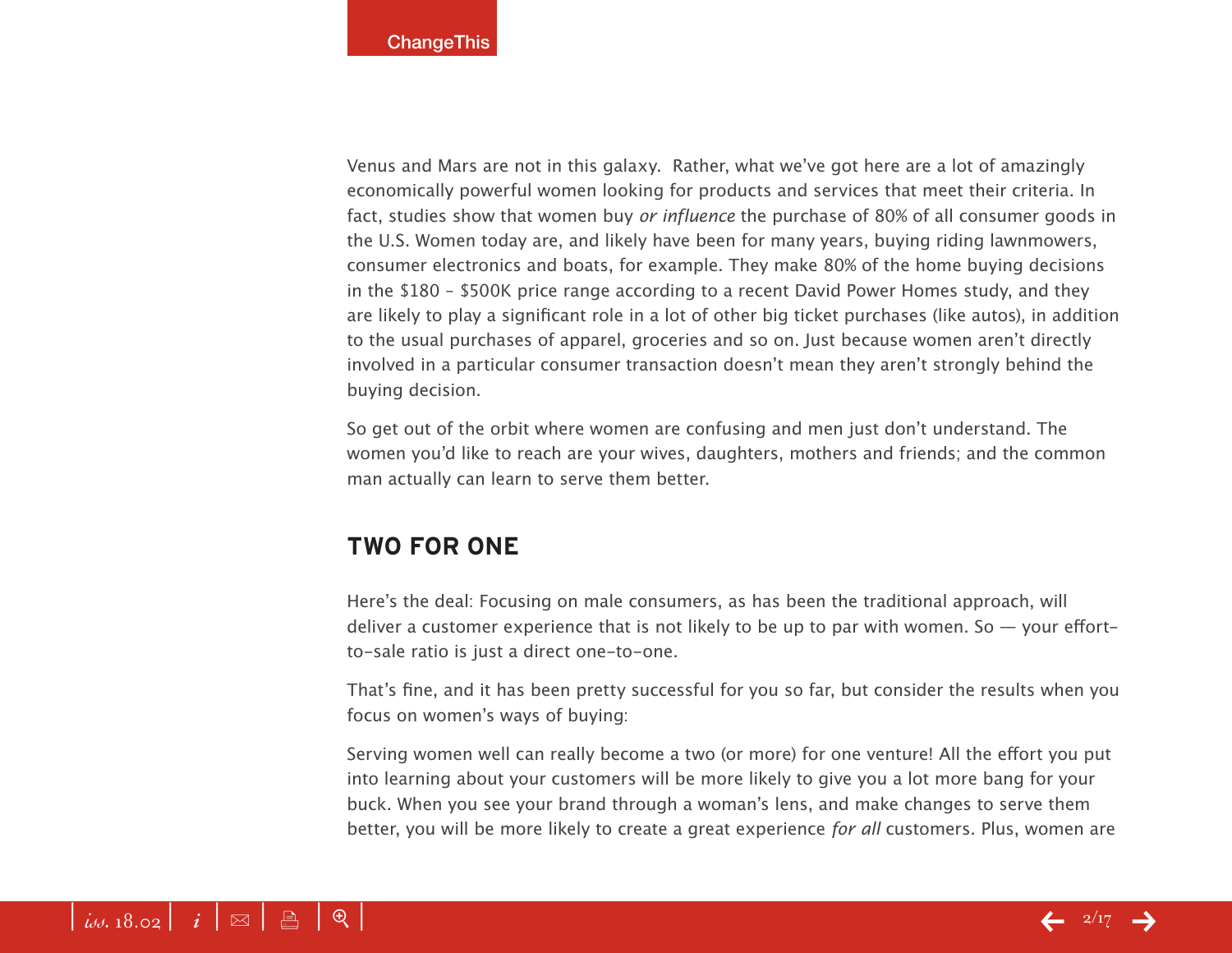more likely to share their experiences with others via word-of-mouth or word-of-mouse, so assuming their experience with you is positive, focusing on them will build the collateral buzz among their neighbors and friends too. (Three-for-one? Ten-for-one?)

What I called this two-for-one marketing approach in *Don't Think Pink* was "transparent marketing". Done well, marketing approaches geared toward the way a woman makes purchasing decisions, will not be "pink" or obvious in a way that leaves men squirming. Rather, male consumers will find themselves returning to a brand that tends to a woman's often higher buying standards, perhaps without being able to pinpoint why. A few examples of non-pink buying rules of thumb:

- → **DESCRIBE FEATURES AND BENEFITS TO APPLY TO LIFESTYLE RELEVANCE**, as well as the usual "memory, speed and power", etc. (Car companies and computer brands are doing this more now, for example.)
- → LEAVE MORE "WHITE SPACE" ON WEBSITES AND IN RETAIL STORES. Go ahead and supply every product, model, color choice and type of background information known to man, but give people space to think, pick and choose what they need to see, for when they need to see it in their buying process.
- $\rightarrow$  **MAKE RETURNS EASY.** Nordstrom built its reputation on this, and men didn't go "oh yuck, Nordstrom is a woman's store." No  $-$  men got right on that bandwagon and love the store, too.
- → **TRAIN SALES STAFF TO ALLOW FOR LONGER PURCHASING PROCESSES** and supply additional information, happily. "Hard sell" is an approach that has long since lost its effect, for both men and women. People know they absolutely do not have to make a decision immediately  $-$  they can always easily compare prices and features elsewhere on the Internet if they can't get everything they need from your site or store.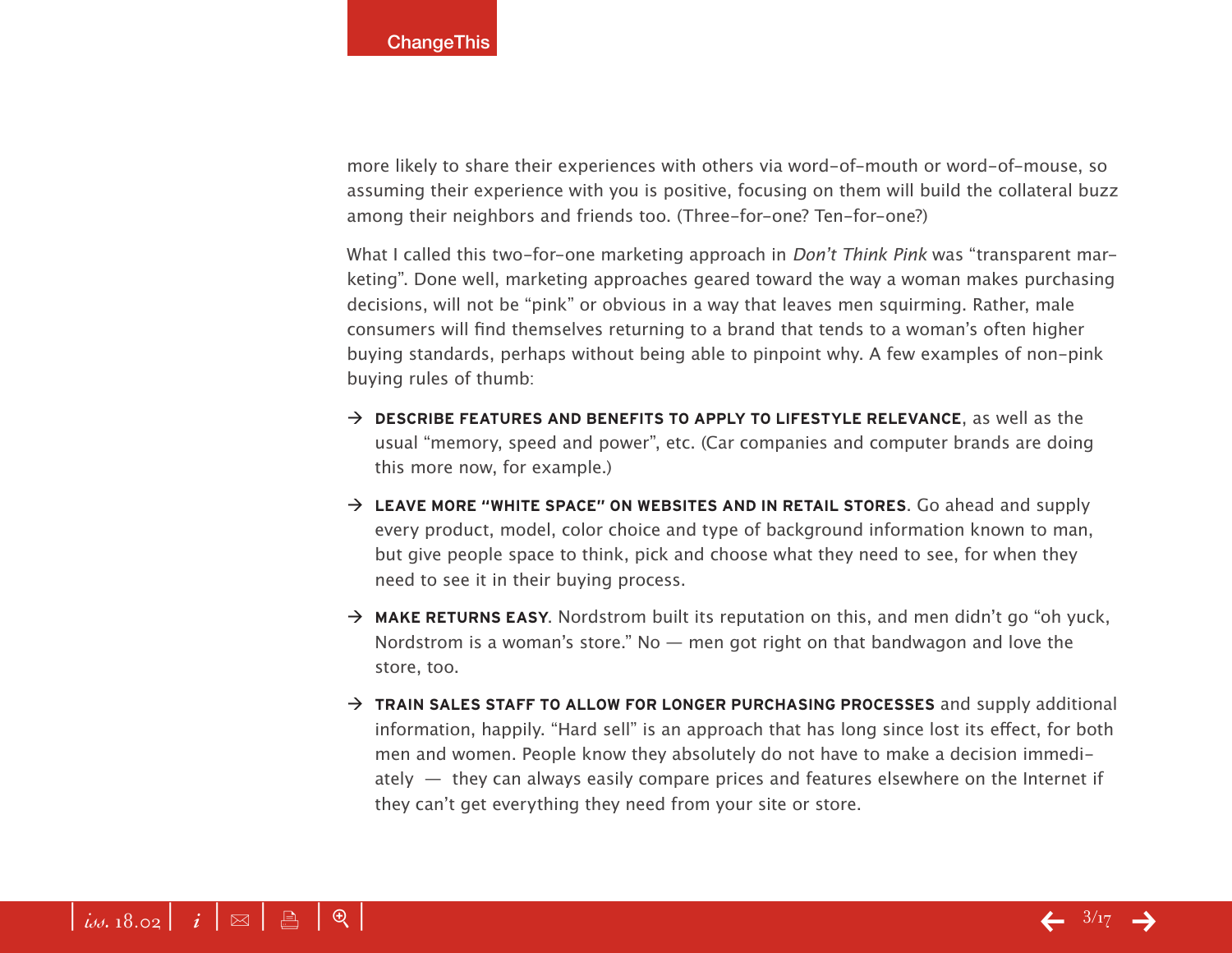# **Revisit Marketing 101**

One of the many hesitations a business may have about marketing to women is that it is a whole new phenomenon. The perception may be that in order to reach women, you have to step back and start from scratch again. The reality is that marketing to women is simply good marketing — not anything earth-shatteringly new. Plus, let me remind you, doing it well will NOT alienate men.

That said, the recent increase of awareness of the women's market, thanks to buzz about the "real women" Dove campaign and Nike ads, should be reason enough to re-trench, or revisit marketing basics, such as:

# **1. Update your consumer research, qualitatively if not quantitatively.**

What you knew about your market ten or twenty years ago when you last invested in research has significantly changed. You've got to stay on top of the developments in your marketplace, preferably with a combination of quantitative and qualitative research. If that sounds overwhelming, at least make a concerted effort to talk with the women in your market in some small way (for example: email database or in-store) to mine some interesting insights for further consideration. Perhaps the majority of your customers have been men, for years, but when you stop to check the data today — women are actually playing a larger role. Just think of the following long-time coming societal shifts as a quick example of realities that have likely affected your market: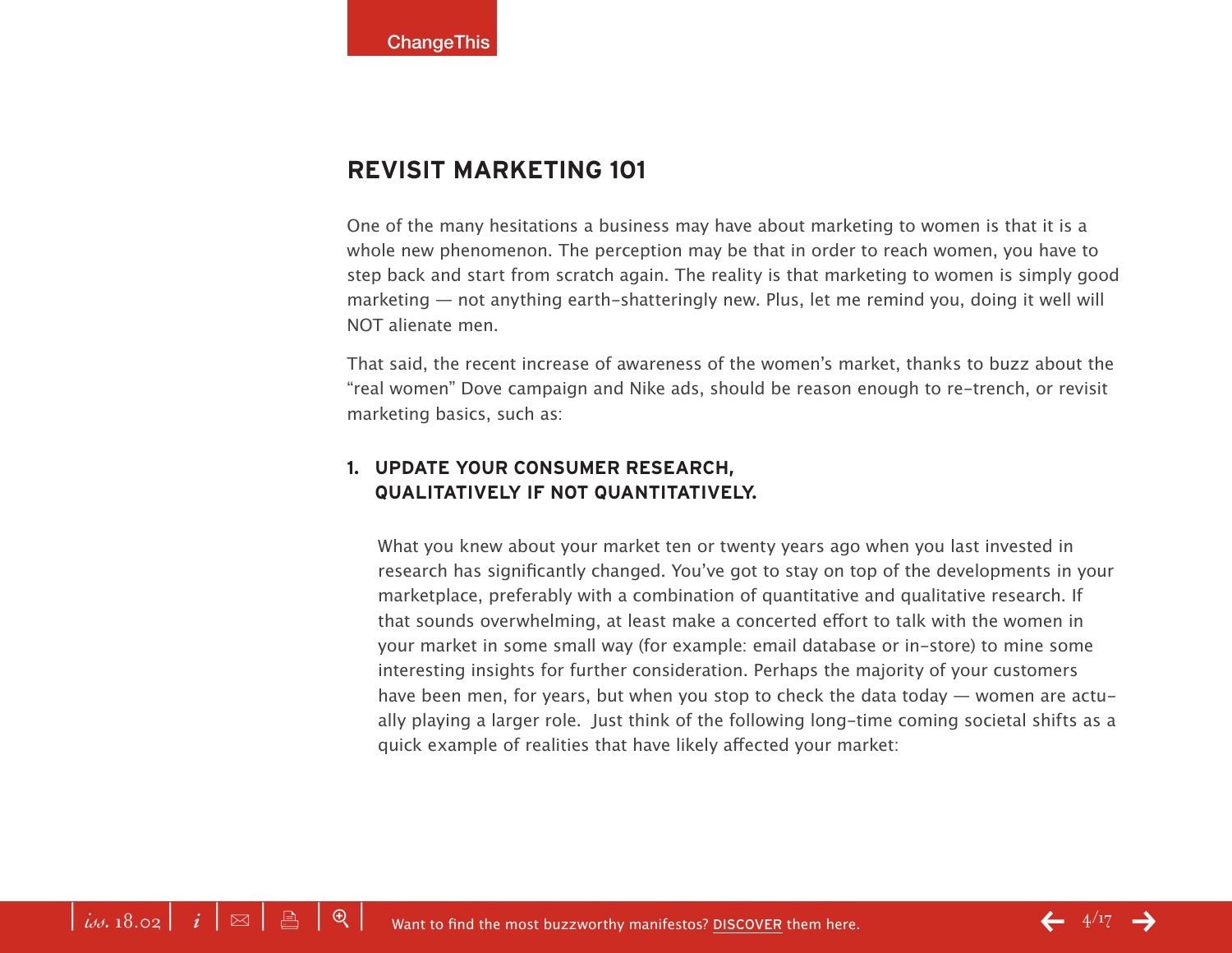| <b>SOLO LIVING</b> | U.S. Census Bureau data indicated that, in 2001, there were over 17 million    |
|--------------------|--------------------------------------------------------------------------------|
|                    | women living alone, which was more than double the number of women living      |
|                    | alone twenty years before (due to lower marriage rates, divorce, and a woman's |
|                    | typically longer life-span). Single women are posed to become one of the most  |
|                    | influential economic forces of this century, with the aggregate solo female    |
|                    | income estimated to reach 199.3 billion in 2006, up 20% from 2001. This trend  |
|                    | also means that "family" has been redefined to be less the traditional nuclear |
|                    | sort and more a gathering of friends, pets and even online communities.        |

**MOTHERHOOD** Again, according to the 2000 US Census, roughly three quarters of adult women in the United States are moms. Of course, the shift here, since the last time you likely did any major research, is that a lot of women today wait longer to have children, and when they do, bring them up in a variety of family definitions (see above).

**Women at Work** It is estimated that nearly 65 million women worked outside the home in 2003, a figure projected to exceed 77 million by 2012 (according to US Department of Labor, Bureau of Labor Statistics). Furthermore, a greater number of working women today are entrepreneurs (Source: The Global Entrepreneurship Monitor's "2004 Report on Women and Entrepreneurship" found that more than four in 10 entrepreneurs worldwide were women), reflecting even more economic influence. Women make business purchases during personal shopping trips and vice versa, according to a 1999 National Foundation for Women Business Owners study (Exact numbers: Eighty percent of women employees and 74 percent of women business owners said that they typically combine business and personal errands or tasks in a single shopping trip). This isn't your grandfather's business world.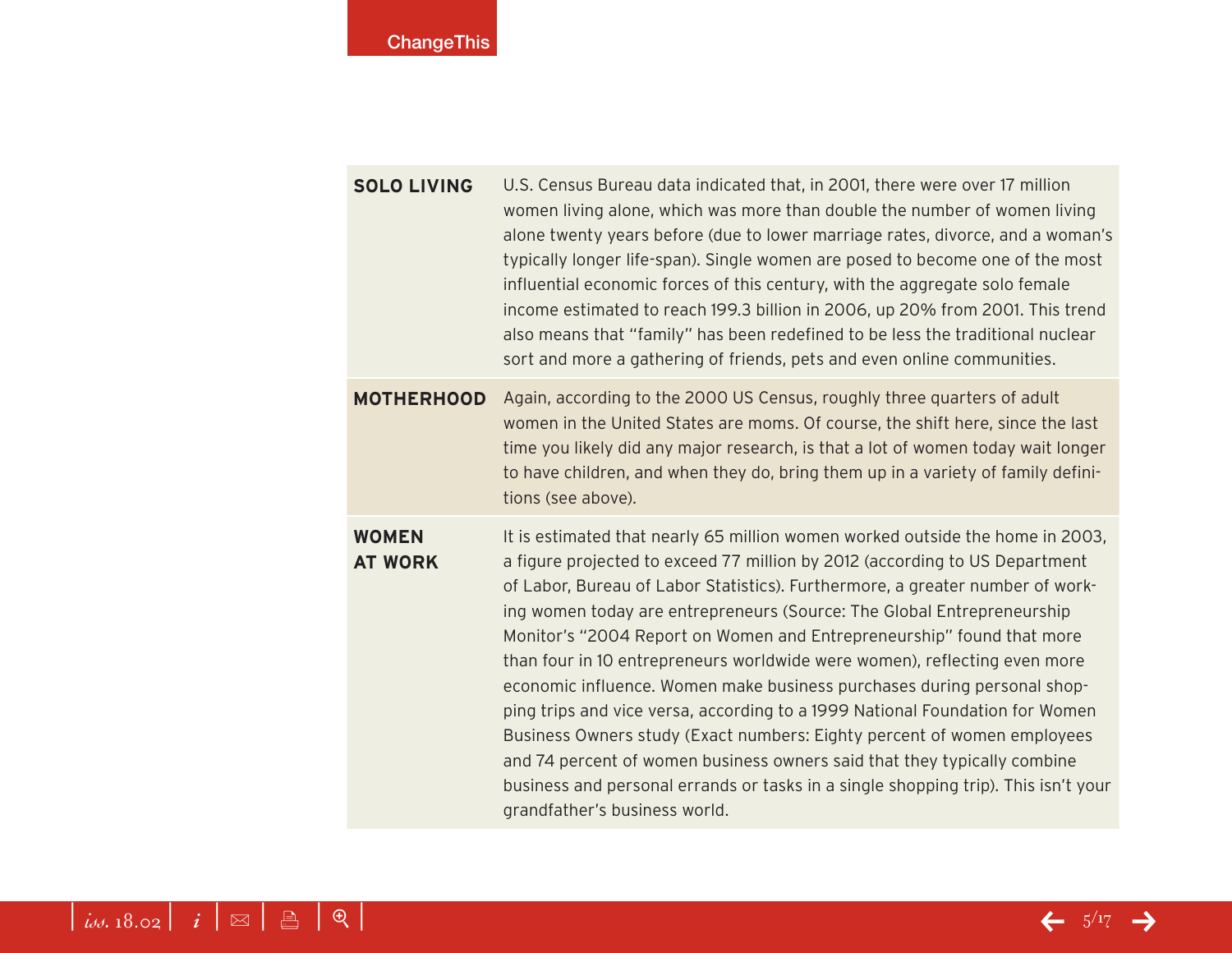# **2. Build and rely on regular customer interaction.**

Doing the above research should never be a one-time shot. Consumers and the things that influence their buying behaviors are ever-changing. Whether by database interaction or in-person happenings, your female customers will tell you like it is. Ask them for their input and inspire them to stay in touch by letting customers know you actually USE the feedback. Plus, by getting into the habit of having continuous conversations with customers, you will have more opportunities to turn negative experiences into renewed brand loyalty. While women may be more likely to take the time for such interaction and delighted to be asked for their opinions, men will certainly not be alienated by the opportunity to be in touch if they desire to do so.

# **3. Stay true to the brand, and stay true to customers.**

It may be difficult over the years as your brand evolves but staying true to your guiding mission and principles and keeping the brand honest, reflects well in a woman's eyes (and doesn't look bad to a man, either). Incorporate checks and balances so you can't go off on tangents and jump on the latest marketing gimmicks but continue to stick to your original story. Women, with their multi-sensory brains may notice disconnects between brand and marketing approach sooner than men, but over time, no one will trust what comes out of your corporate offices if you don't toe the line you drew when you launched your brand. Authenticity in action, not just word, is duly rewarded by the entire marketplace, men and women alike.

Revisiting these and other Marketing 101 basics should help any brand return to relevance with customers. And, mind you — "relevance" shouldn't be the solely women's market term it seems to have become. Men don't *only* care about gigabytes or horsepower, for example, so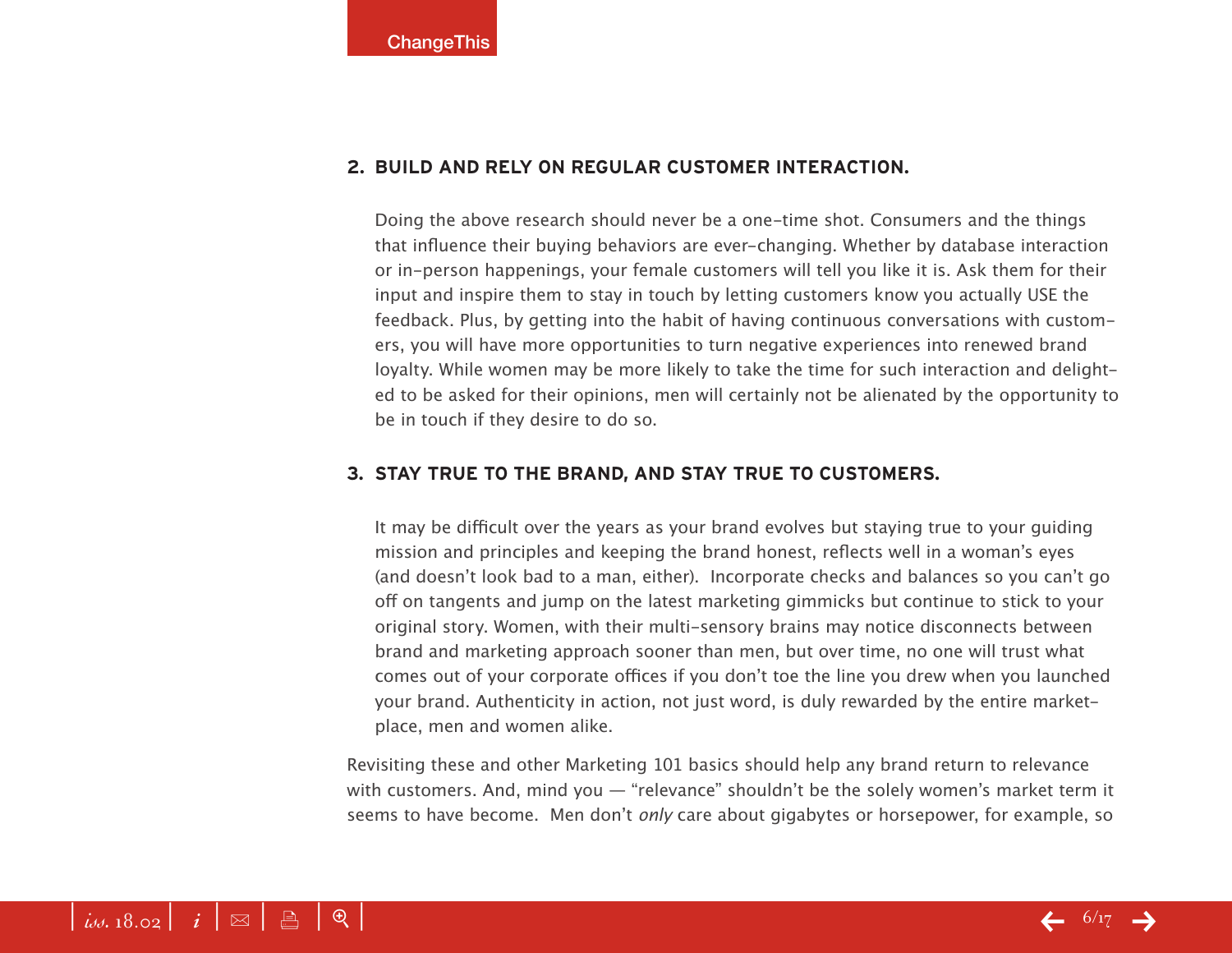presenting products and services in more lifestyle relevant terms would likely be a welcome surprise and I'll get into that next.

# **Women's Market Translation**

Fairly often, the "benefits and features" of a consumer product are written up as some sort of technical specification list. For the women's market, and in a way that works for men as well, I propose thinking of the benefits as "lifestyle connectors" and not just bullet points. Translating the great attributes of a product or service to better reach women means turning gigabytes and Hemi engines into more multiple user-familiar terms. While men, with their more linear brains (as Helen Fisher so well lays out in her book, *The First Sex*, if you want to dig around on that topic), do respond to "bigger, faster, better," women will more likely shrug their shoulders to all that specification and competitive lingo, and seek out terms or language with which they can identify.

And, yes — while there is this sort of distinction between men's more linear and women's more web-like brainwaves, let's take a look at this from our "two-for-one" marketers' mindset: If men respond to numbers and figures more, that's fine, but will they also find more lifestyle-oriented words relevant, as well? How might a few common, male-oriented "languages" be addressed to appeal to both men and women? See the following for a few ideas.

# **Car Talk (with apologies to Tom and Ray Magliozzi)**

Helen Fisher, citing a variety of studies, describes men in this way: "They more regularly sacrifice health, safety, and precious time with family and friends to win status, money and prestige." Fisher writes that women and men do not differ with regard to "internal competitiveness," a psychological term for the desire to meet personal goals and display excellence.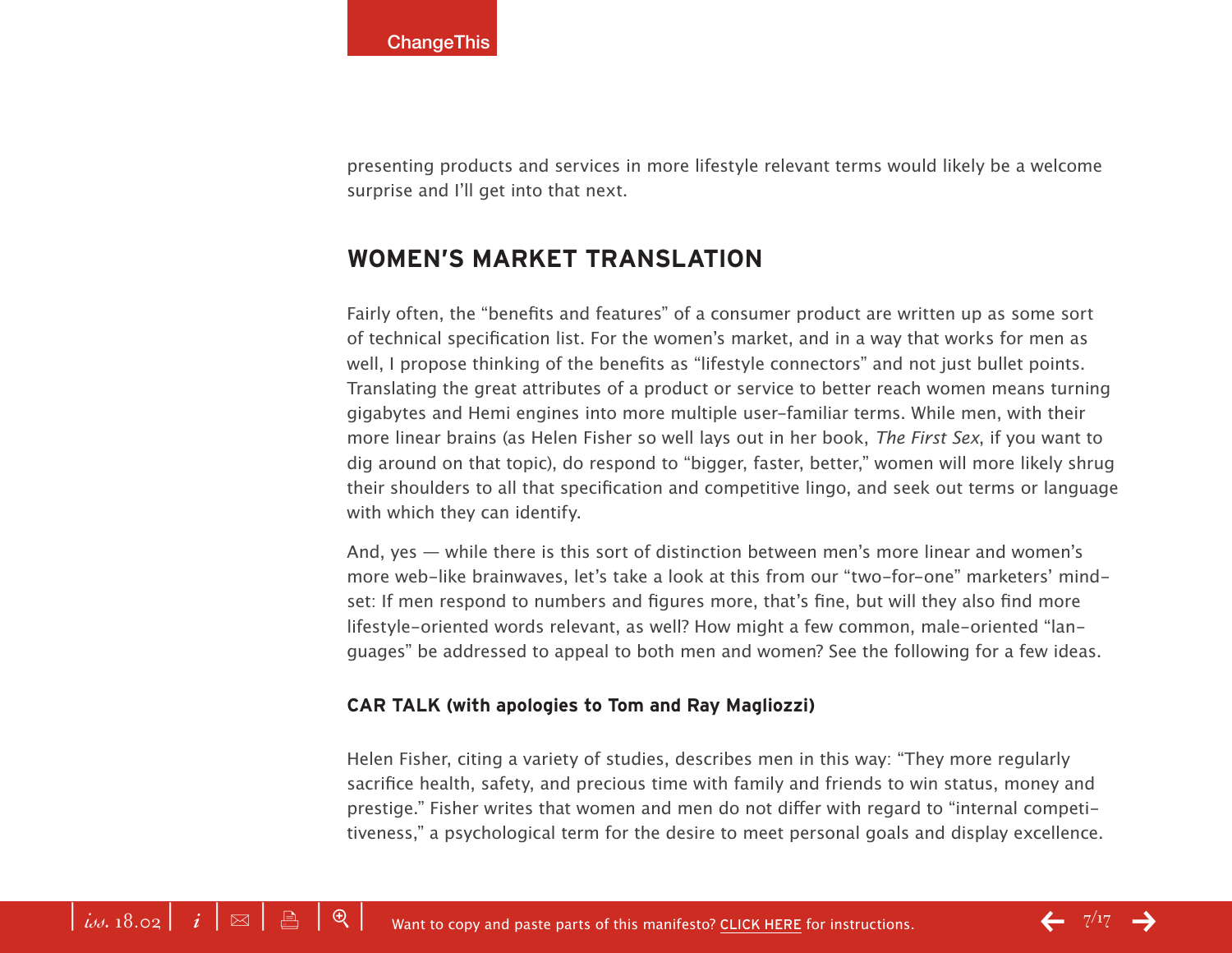#### Below:

A screenshot of Schick Quattro for Women's site showing the shaver's four blades in detail



But, she continues, "men score much higher in 'external competitiveness,' the willingness to elbow others aside to get ahead."

This may well be at the root of the male-oriented "car talk" in so many marketing efforts these days. Two examples:

1. The [web site for Schick's Quattro for Wome](http://www.quattroforwomen.com)n starts with a flash introduction page, asking if you want "full throttle" or the "downshifted version." The flash screen itself is

> then a sort of zooming in and out razor with the appropriate car-like sounds. There is certainly humorous intent here, but it falls flat, mainly due to the overwhelming guy-like approach to a close shave. Does any woman really care how many blades there are? As the tagline puts it, "Hold on, ladies, for the shave of your life." No woman I know thinks of shaving as a ride. They are just looking for a quick way to the task of getting smooth legs.

A few things that could be tweaked on this site to better serve women, without alienating men:

Avoid the flash introduction, and all the other flash that is on this site, altogether. It is an unnecessary "techy" element that serves no purpose. "Full throttle" or "downshifted" are just not relevant to a razor for either gender, I assume. The copy about razor details is not that bad, it's just hard to find, and you have to wait for each separate topic to load to read up on it. Once again, tech overkill. Sexual innuendo tends to go along with "car talk" for some reason. But, what may have started with the Pirelli tire calendar girls is also a cliché in many cases for men. Right, guys? Sex simply does not automatically sell, for men or women. The sexual innuendo here, specifically, is misplaced and adds to the disconnect of the already irrelevant "tubside assistance" and the opportunity to download beefcake images of men

with larger than life razors. (You've got to see it to believe it.)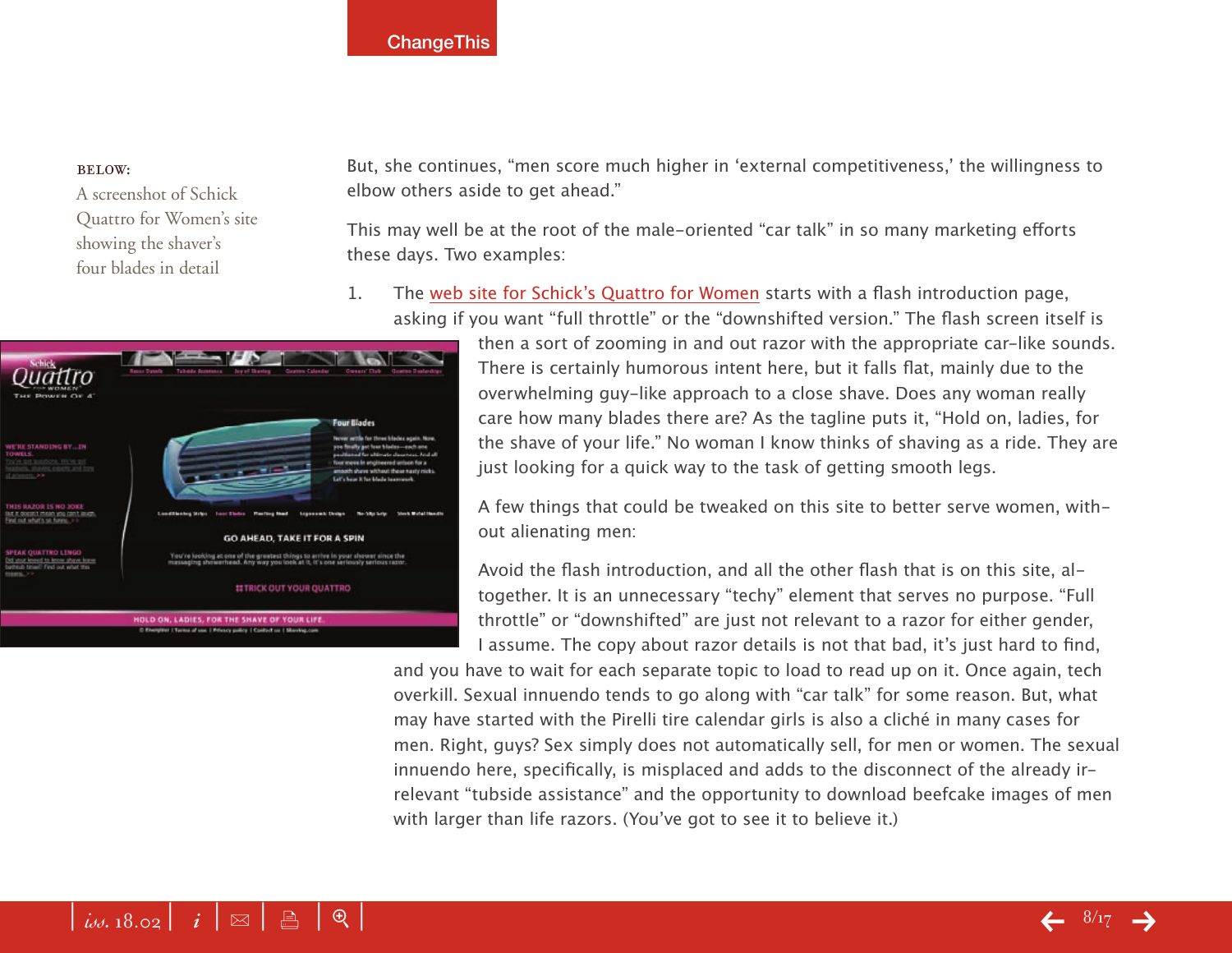#### Below:

A screenshot of Dodge Ram Mega Cab's Engines pane.



2. The Dodge Ram truck approach is an obvious, but good example of "car talk" that has been revised to be more relevant to women. This still very male-oriented heavy-duty truck marketing effort has integrated a woman's voice and language in a clever way. For example, fairly recent television ads for the truck have humorously played on difference between male and female brains in regard to the "Hemi." In one ad, a man is going on and on about the truck's Hemi and payload to his male neighbor at a barbecue, while his wife is standing in another part of the scene talking with the neighbor women as if

it's all about the interior and roominess. Hemi Shmemi.

Also, [the website for the new mega-cab mode](http://www.dodge.com/mega_cab/home_flash.html?scene=interior)l is very male-directed, yet there is more lifestyle orientation in the inclusion of information about the roomy interior, comfortable seating and DVD players (which have long since been a huge hit with women with regard to kid-chauffeuring mini-vans). It is notable that there is no "Ram Facts For Women" link on the site, as that would be ridiculous. Big ticket purchases, like automobiles and trucks, tend to be household decisions and so both men and women need to find what they need and not feel condescended.

Very male, "car talk" style on one part of the site (Go to [http://www.](http://www.dodge.com/mega_cab/home_flash.html?scene=interior) [dodge.com/mega\\_cab/home\\_flash.html?scene=interio](http://www.dodge.com/mega_cab/home_flash.html?scene=interior)r, then select Engines.)

Still male-oriented, but a more female-friendly description of the truck's interior on another part of the site: (Go to [http://www.dodge.com/mega\\_cab/home\\_flash.](http://www.dodge.com/mega_cab/home_flash.html?scene=interior) [html?scene=interio](http://www.dodge.com/mega_cab/home_flash.html?scene=interior)r, then select Interiors.)

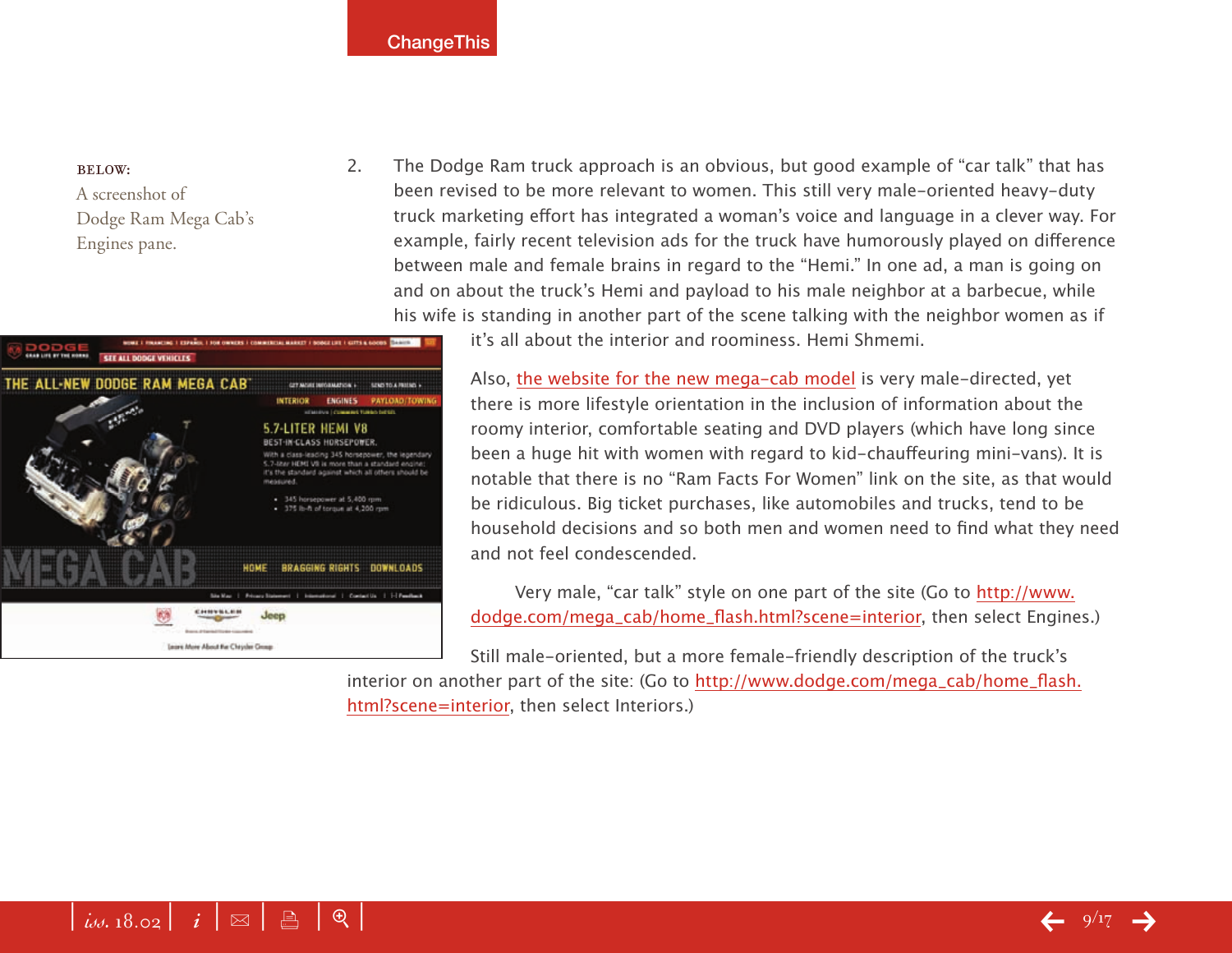# **Geek Talk**

Similar to Car Talk, but one that seems to have invaded daily life even more, Geek Talk is exemplified by the way a laptop is described with numbers in a sort of better/stronger/faster approach:

#### Intel® Pentium® M Processor 740 (1.73 GHz/2MB Cache/533MHz FSB)

The problem, however, is unless computers are my hobby, I really don't know how those numbers apply to the way I use my laptop or how my use of it may be evolving. Just stop a minute and read the above line again. Whether you are a man or a woman, what does that really mean for you on first glance? Now, compare it to copy that hits the key lifestyle connectors for a new laptop:

"If you check your email a few times a day, occasionally type up documents, do your bookkeeping online and surf the Internet a few times a week, this is the perfect laptop for you."

As long as those numbers and tech specification are accessible, it shouldn't hurt to market products in a non-geek way, first and foremost. Lifestyle details serve as filters for women, who will then look into the tech specifics. Men, on the other hand, may filter on the technical specifications, but find it helpful to consider the lifestyle aspects as well.

Another example is the digital camera industry. The box for my fairly new model says this:

5.0 Mega Pixels. 3x optical zoom. Extra large 2.7" LCD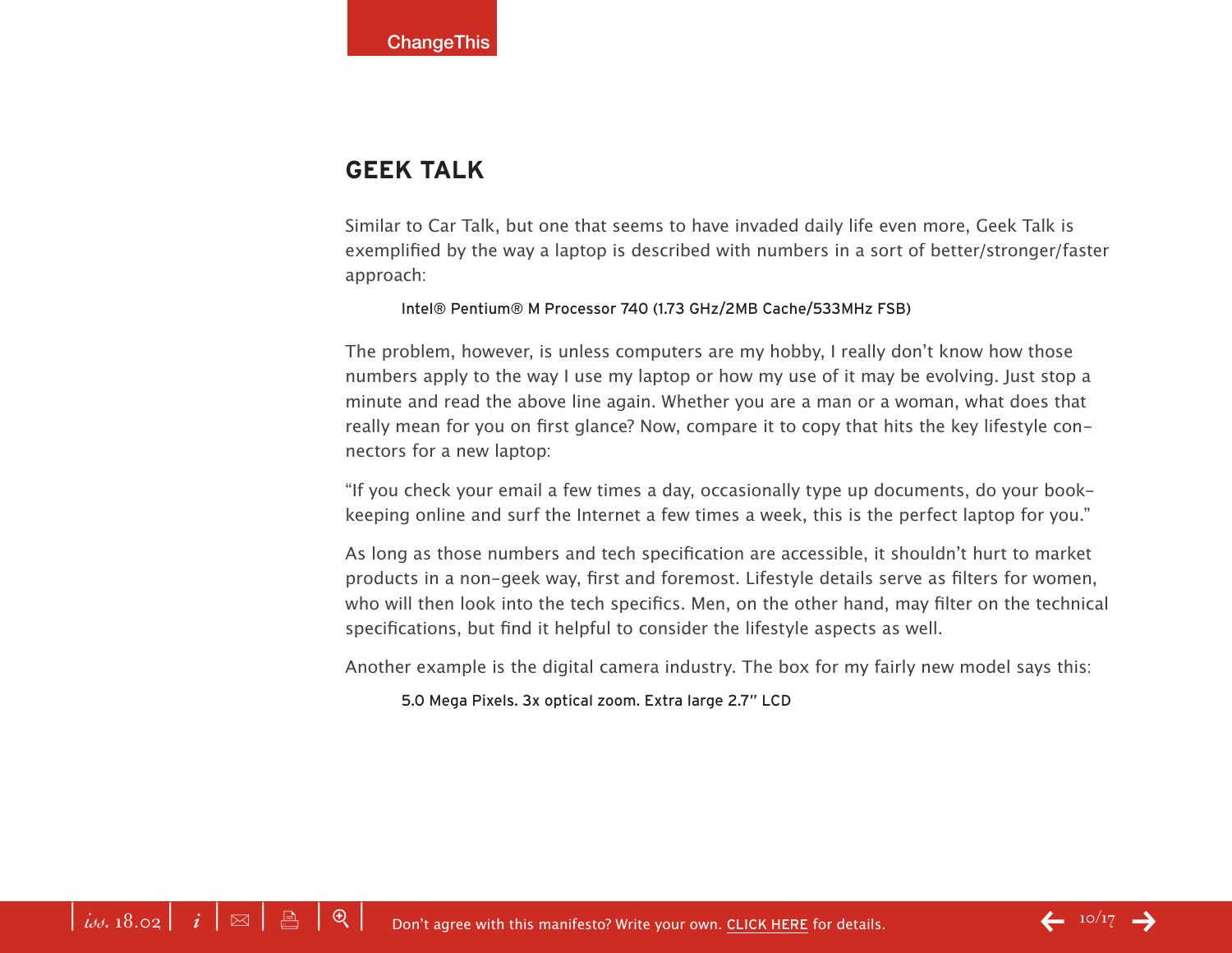Fine. My comments and questions for my camera store-owning friend included these:

- $\rightarrow$  "Wow. That screen is big! And there is no little box you have to look through."
- $\rightarrow$  "How does the mega pixel number translate for my life? Is it good? Will the photo files be too large to email?"

I speak in one language, but the camera features are presented in another. Only industryinsiders (or otherwise industry savvy people) call the screen "LCD" or the little box a "viewfinder". Only those same people would know that 5.0 mega pixels means that you end up with a big enough photo file to create high quality enlargements bigger than  $9 \times 11$  (which only certain people may really need).

When it came down to all the other little accessories I would need to get the photos to and from my computer and so on, I entered a whole other world of thumb drives and memory cards. I was lucky I had a translator …

# **Sex Talk**

As I mentioned in the Quattro for Women example above, sex is sometimes tied to car talk, but it really seems to have taken on a life of its own lately. If a product or service can in any way be tied to sex or seduction, it is likely to be done by companies that don't really understand their customers. In the case of marketing to women, I call it the "Male Fantasy of What Is Important To Women", a.k.a., Sex Talk. Especially when you are focused on serving women but still want to be relevant to male customers — this can be a real trap.

1. Seduction wine was released in February 2005 to appeal to the Valentine's Day market. Quoted by the *Los Angeles Times* that month, the wine's creator, Bart O'Brien said that he packaged the bottles in burgundy colored organza sacks, so that people would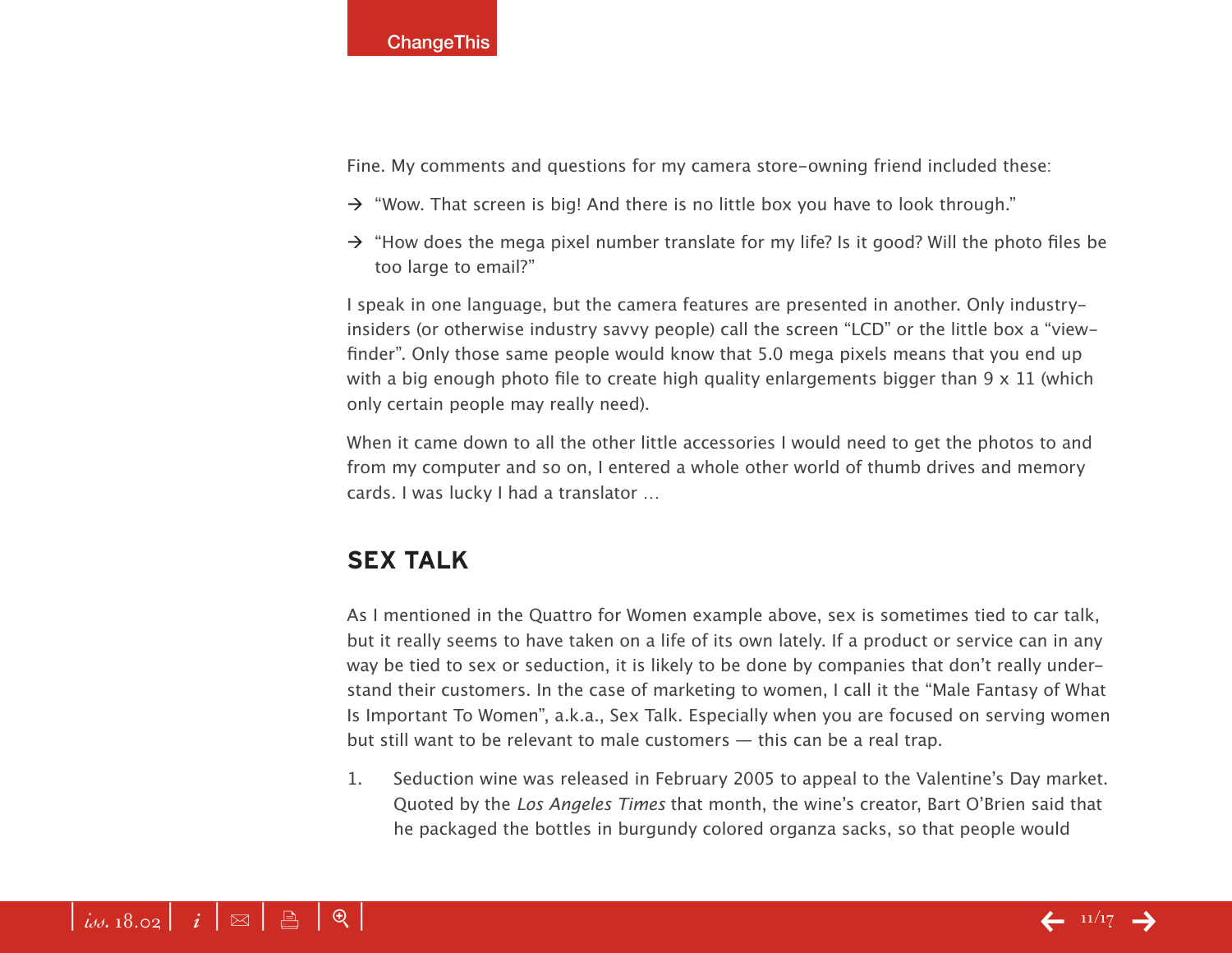"have the pleasure of undressing it." Insert eye roll, from both men and women, here. The descriptive copy on the site ([www.seductionwine.co](http://www.seductionwine.com)m) includes all sorts of notso-subtle allusions. Plus, the "O" in O'Brien Vineyards is very much highlighted on the bottle. Wink, wink. Too bad this wine that O'Brien is so proud to be marketing to women is actually reported to taste good. I'm not sure how many people will stick around to discover that with all the sex in the way.

Changes that could be made to better resonate with women without alienating men:

Men may buy this for their wives or girlfriends for a single occasion, but its name and approach will likely get chuckles and not be taken seriously. Ditch the organza sack and do a little work on the label so the "O" isn't as obvious (and clichéd). Try using only humor-based sexual innuendo that you KNOW for a fact resonates with your core market (so, you will have to do the necessary research to find the right approach).

Then, think about how/when the women in your life drink wine. Book club night comes to mind, for one. Life has changed and women may be more likely to drink wine in groups, with other women and/or men, and not so much alone with their partner or spouse, beyond the requisite Valentine's night out. Calm the sexual innuendo throughout the entire marketing approach and you will have a better chance at piquing the interest of and gaining long-term female buyers.

All this, and you end up not embarrassing men who might be considering the bottle as well. Voila! Sexual innuendo that is relevant and done well actually will mean that more people can discover how good the wine actually is! And, there is nothing gender specific about that.

Sex talk also harmed a recent and otherwise creative ad campaign for Artistic Tile. Beautifully produced photographs, using lovely male and female models and displaying tile in unexpected ways, were ruined by  $8<sup>th</sup>$  grade innuendo. The caption for an ad featuring a beautiful female model, clad only in a tile/grout bustier, read: "Check out our overflowing selection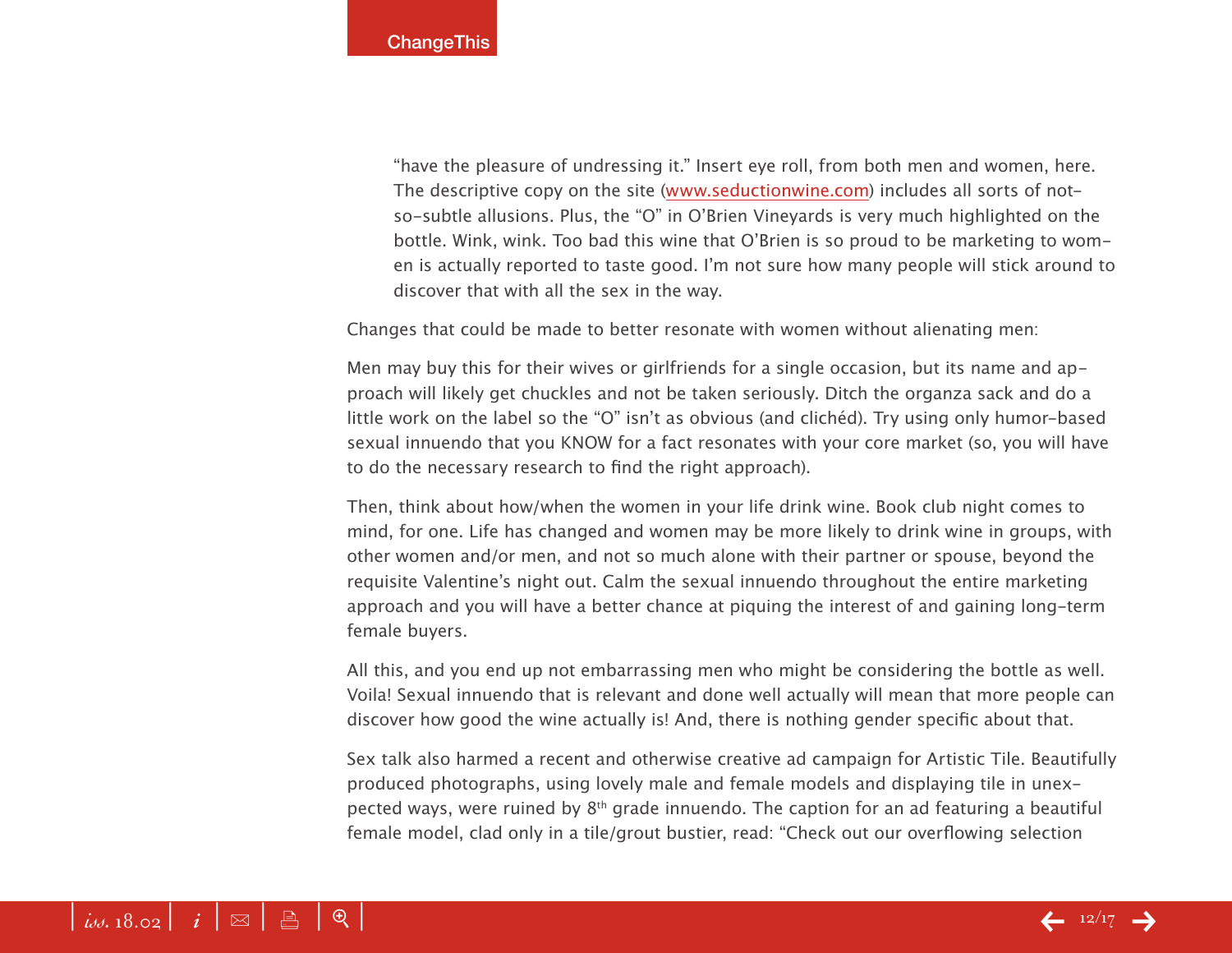of alluring styles". The surprise here is that the company is woman-owned and has a fair number of women involved in marketing efforts. But the point is — that though the images and production value may be high-style, the copy made the ads seem more like a man's fantasy of what would be relevant to affluent women who are likely making or influencing the product's purchase.

A few ways the Artistic Tile campaign could have been more relevant to women and still work for men: Let the images tell the story, and keep the copy direct and simple. The sexy photos, plus written innuendo were a double whammy of obviousness, for customers of either gender. Leave something to the imagination, as they say. Make sure you reflect an understanding of your customer's lives, and your connection with them, through ad copy, website content and other customer touch points. If there is a disconnect from one aspect of your brand to another, as there seems to be from the Artistic Tile's web site "About Us" description to this campaign, women are likely to notice more quickly than might men — but in the long run, the inconsistencies will be obvious to everyone.

# **The Female Consumer Is Your Wife, Sister, Mother or Friend**

To quote infamous ad-man David Ogilvy, "Bear in mind that the consumer is not a moron. She is your wife. Don't insult her intelligence." You could easily replace "she is your wife" with "he is your husband." In either case, don't make your consumer market a place of overwhelming mystery; think of it as a group of people about whom you already know and care.

 The female consumer, specifically, is not some unknown entity, making indecipherable buying decisions — "she" is you or your wife, your friend or your sister, or your mother, just as the male consumer is your father, brother or uncle. And, you usually know what is relevant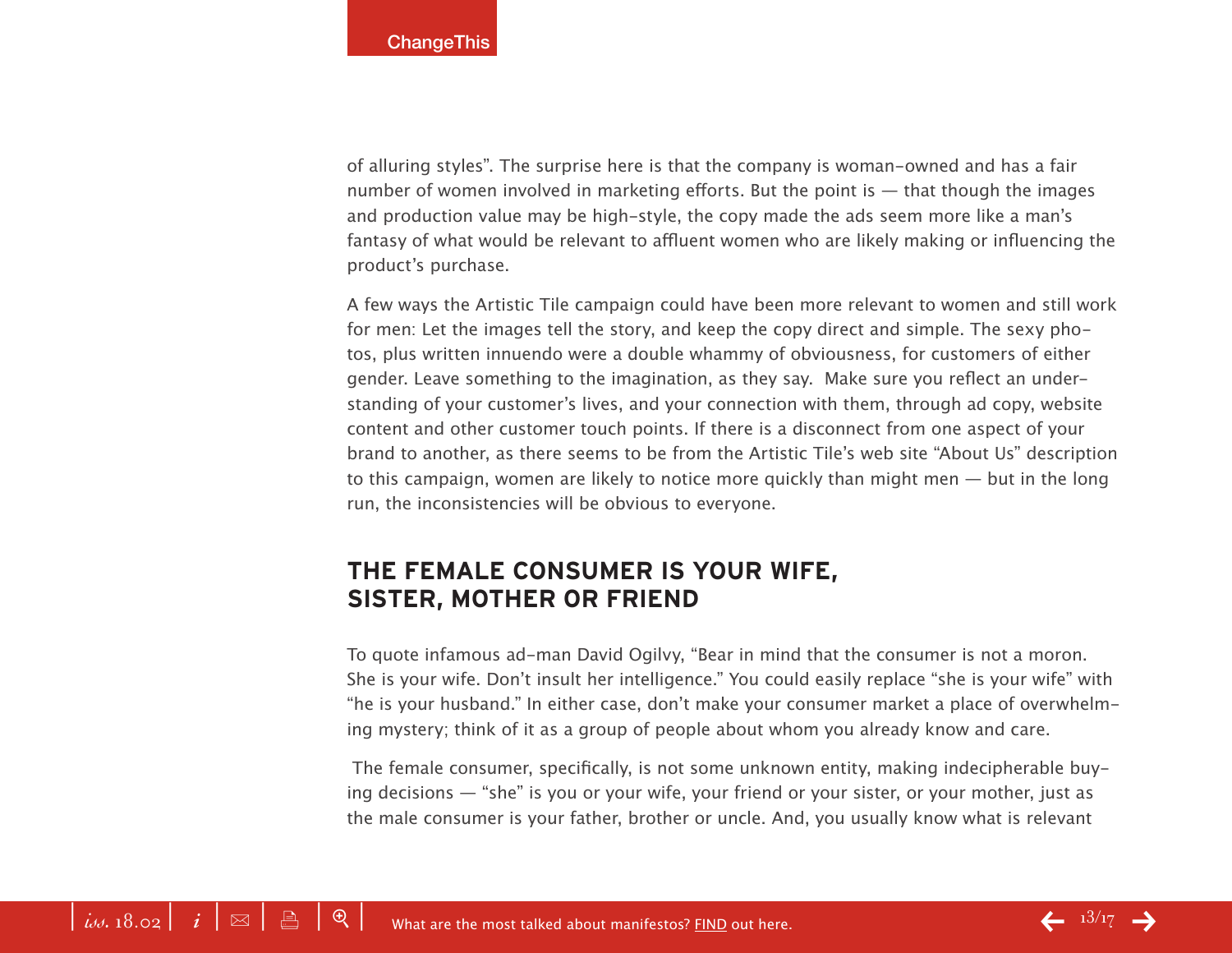## **Common Man Guidelines To Women's Market Relevance**

 $\rightarrow$  GET TO KNOW THEM! Update your consumer research frequently.

# $\rightarrow$  STAY IN TOUCH! Encourage and utilize customer feedback.

 $\rightarrow$  DON'T STRAY FROM THE PATH! Embrace and maintain brand authenticity.

# $\rightarrow$  AVOID "TALK."

Keep car talk, sex talk and geek talk in check.

to them (by staying in touch). So — why not keep the women you know in your head as you proceed in developing your marketing efforts to better serve women everywhere? If you don't have the resources to conduct research or the time to use your database for surveying — the women in your life could serve as a sounding board to provide a layer of insight you wouldn't otherwise have.

Just as we somehow overcome the Mars and Venus phenomenon in our personal lives, so can we see beyond it in marketing. Yes — men and women are different, with brains that interpret information differently, and purchase decision-making processes that vary greatly. But, we can always find more in common over time and forge better and stronger relationships as we get to know one another better.

For the common man, the women's market cannot be learned via *Cliff Notes*, in one quick book read or seminar session, it's true. There is no "A to Z," easy, linear answer to better reaching them. But, step back for a minute and take a look at the men's market: It is exactly the same situation, and the marketing world has been doing a great job reaching them for years.

So, it actually isn't a whole new orbit after all. Marketing to women is just good marketing. Any man or woman can learn to do it well.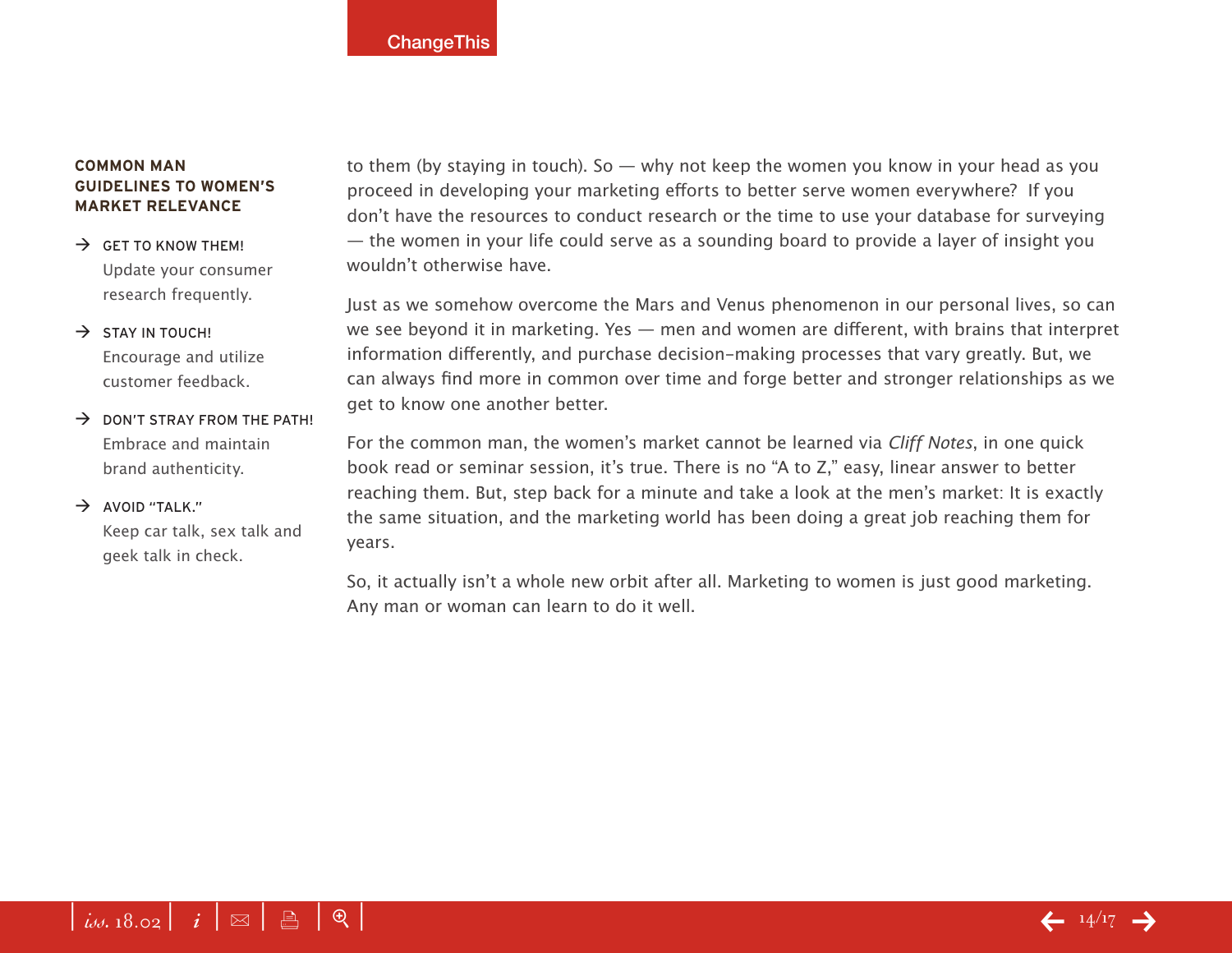# info



# **buy the book**

For more details or to buy a copy of Andrea Learned's book, Don't Think Pink, click here. GO

# **About the Author**

Andrea Learned is a leading women's market expert and speaker. The co-author of [Don't Think Pink:](http://800ceoread.com/18.02DontThinkPink)  [What Really Makes Women Buy — And How To Increase Your Share Of This Crucial Marke](http://800ceoread.com/18.02DontThinkPink)t, she writes regularly for a variety of online business publications and maintains a blog at: <http://learnedonwomen.com>.

# **download this**

This manifesto is available from <http://changethis.com/18.MarketingToWomen>

# **send this**

Click here to pass along a copy of this manifesto to others. <http://changethis.com/18.MarketingToWomen/email>

# **Subscribe**

Learn about our latest manifestos as soon as they are available. Sign up for our free newsletter and be notified by email.<http://changethis.com/subscribe>





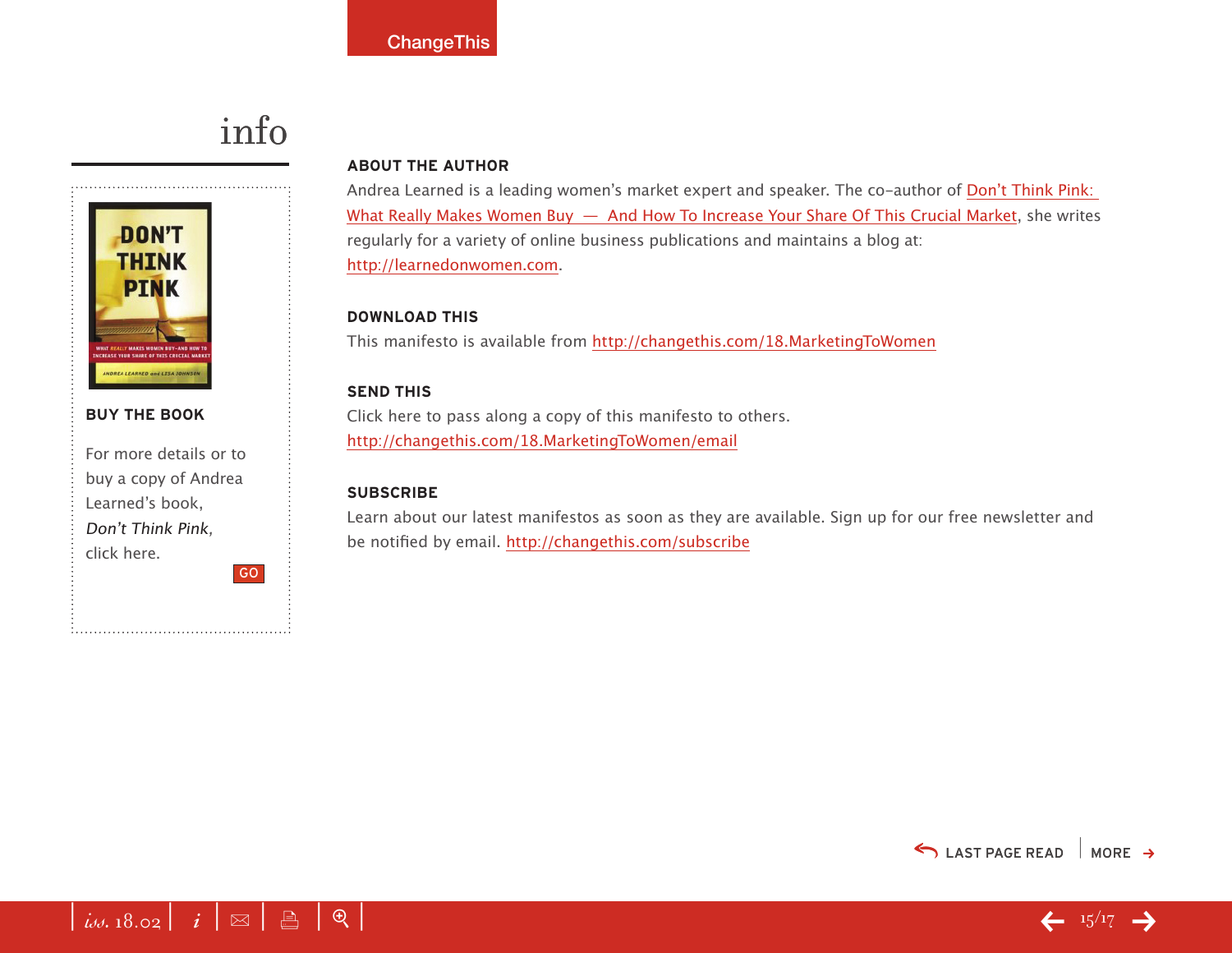# <span id="page-15-0"></span>info

#### **WHAT YOU CAN DO**

You are given the unlimited right to print this manifesto and to distribute it electronically (via email, your website, or any other means). You can print out pages and put them in your favorite coffee shop's windows or your doctor's waiting room. You can transcribe the author's words onto the sidewalk, or you can hand out copies to everyone you meet. You may not alter this manifesto in any way, though, and you may not charge for it.

#### **Navigation & User Tips**

Move around this manifesto by using your keyboard arrow keys or click on the right arrow ( $\rightarrow$ ) for the next page and the left arrow (  $\leftarrow$  ). To send this by email, just click on  $\boxed{\boxtimes}$  .

#### **Having problems saving to disk?**

First, make sure you have the latest version of Acrobat Reader 6 which you can download from [http://www.adobe.com/products/acrobat/readstep2.html.](http://www.adobe.com/products/acrobat/readstep2.html) If problems persist, it may be due to your Acrobat Reader settings. To correct the problem (for Windows), a reader, J. Hansen, suggests going to your Acrobat Reader Preferences > Options > Web browser Options. Check the "Display PDF in Browser" option. Then click on Save to Disk  $\boxed{\boxtimes}$ .

| <b>KEYBOARD SHORTCUTS</b>      | <b>PC</b>     | <b>MAC</b>                         |
|--------------------------------|---------------|------------------------------------|
| Zoom in (Larger view)          | $[CIL]$ $[+]$ | $[$ $\mathcal{H}$ $]$ $[$ $+$ $]$  |
| Zoom out                       | $[CIL]$ $[-]$ | $[ \; \mathcal{H} \; ] \; [- \; ]$ |
| Full screen/Normal screen view | [CIL] [L]     | $[\mathcal{H}]$ $[L]$              |